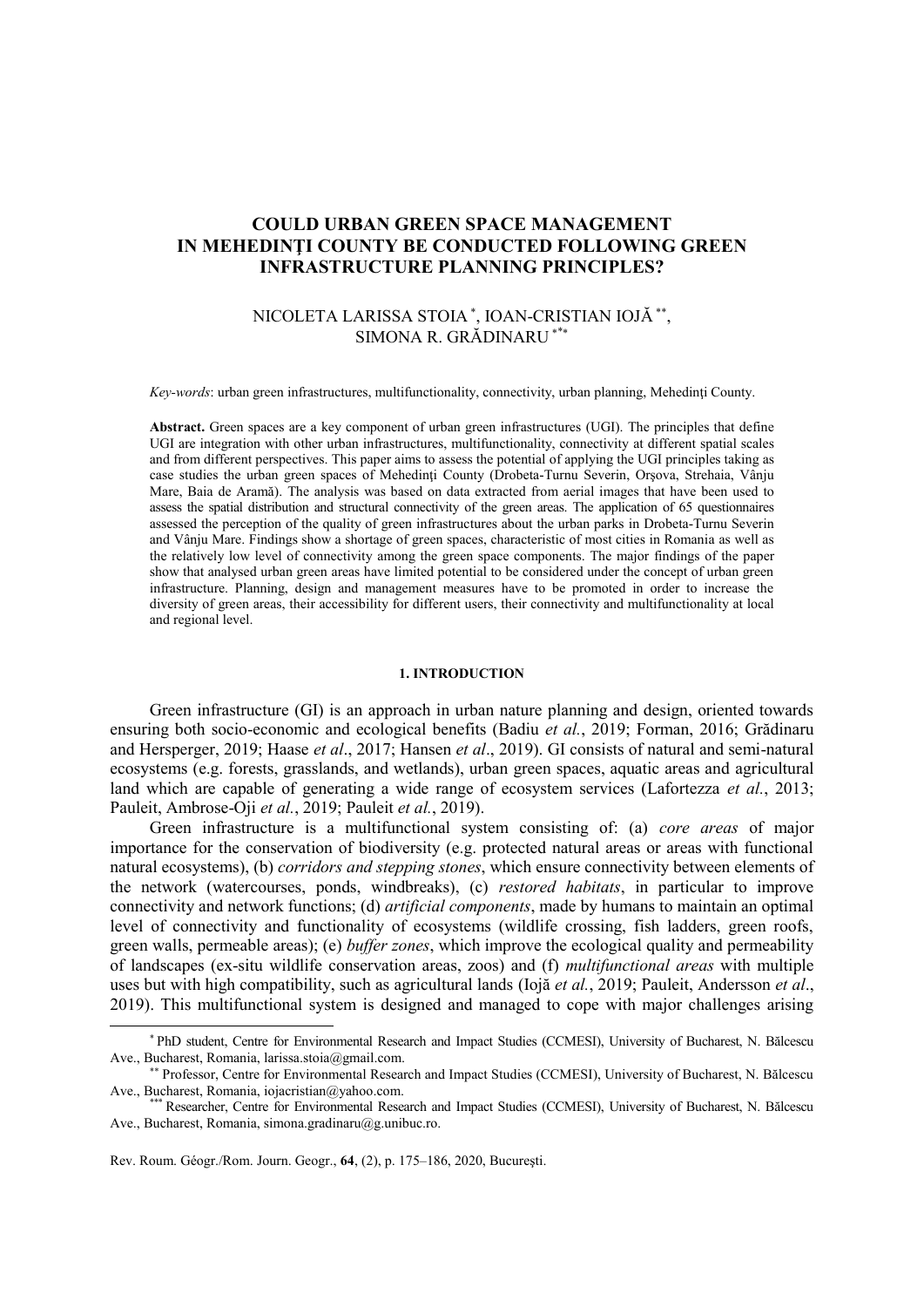from urbanization (Raymond *et al*., 2017), such as increasing social cohesion, urban regeneration, adapting to climate change, and preserving biodiversity (McDonald *et al.*, 2005; Millenium Ecosystem Assesssment, 2005; Pauleit *et al.*, 2019).

Unlike classic approaches in the management of urban green spaces, GI planning is based on several fundamental principles. Agreed upon by several authors are the following principles: (a) *integration of GI elements with other urban infrastructures,* particularly the integration with built spaces; (b) *multifunctionality,* representing the multiple functions provided by GI elements, including multiple ecosystem services; (c) *connectivity,* ensuring links between network elements at different spatial scales and from different perspectives (i.e. humans, species); (d) *multi-scale,* representing the relevance of GI at different spatial scales, starting from individual plots to national level) and (e) *diversity,* meaning the inclusion of all elements potentially generating ecosystem services, regardless of how small they are in area, and how few services they may generate (Lafortezza *et al.*, 2013; Niţă, 2016; Niţă *et al.*, 2018; Pauleit *et al.*, 2019; Grădinaru and Hersperger, 2019).

While connectivity and multifunctionality of GI are the most often adopted principles (Artmann *et al.*, 2019; Badiu *et al.*, 2016; Forman 2016; Grădinaru and Hersperger, 2019; Haase *et al.*, 2014; Hansen *et al.*, 2019; Iojă *et al.*, 2014; James *et al.*, 2009; Lafortezza *et al.*, 2013; McDonald *et al.*, 2020; Niţă, 2016; Niţă *et al.*, 2018), there are still challenges in designing functional infrastructures, particularly in urban contexts. More knowledge is needed to successfully implement the GI principles at local level (Skokanová and Slach, 2020). Furthermore, a better consideration of the local context is necessary for transitioning from green space management to GI planning. For example, Badiu *et al.* (2016) showed the importance of the local context (i.e. historical, environmental) in assessing the necessary quantity of green spaces in Romania. Authors highlighted the need to report information on green spaces` quality, accessibility and attractiveness along with quantitative information. Thus, any locally identified green space deficits must be assessed by considering the demand for ecosystem services (What are the needs of the population in relation to the components of local green infrastructures?) and the regional compensation potential (What proportion of the local deficit can be compensated at regional level?). The availability of green space per capita, accessibility, attractiveness and quality of green space, inter and intra-urban connectivity are GI properties that must be related to the local need and potential for ecosystem services (Iojă *et al.*, 2011).

The purpose of the analysis is to evaluate if urban green areas can be planned by applying the GI principles. To fulfil our aim, we followed the GI principles commonly identified in literature and described in the above paragraphs. The analysis was divided into three objectives, as follows:

- (a) assess the potential of urban green areas to be integrated with other urban infrastructure, based off of green areas characteristics and distribution;
- (b) evaluate the multifunctionality and diversity of green spaces lending special consideration to their categories and quality;
- (c) assess the connectivity of urban green areas and their potential to be considered at multiple scales.

Mehedinti County was selected to conduct this assessment. Cities in the study area were deeply affected by deindustrialization, decreased attractiveness and unplanned development (Popescu, 2003). The decreasing size of green spaces (e.g. through conversion into built-up areas), the poor vegetation maintenance and the few investments highlighted the existing environmental, social and economic problems. As many other Romanian cities, the cities in the study area have so far adopted a green space management approach instead of designing a functional one (Niţă *et al.*, 2018). The process of urban regeneration would require the development and restoration of green areas as well as a new approach in their planning. Considering that the cities are in the process of developing new urban strategies, we believe our research to be a timely one. Insights developed in this study could support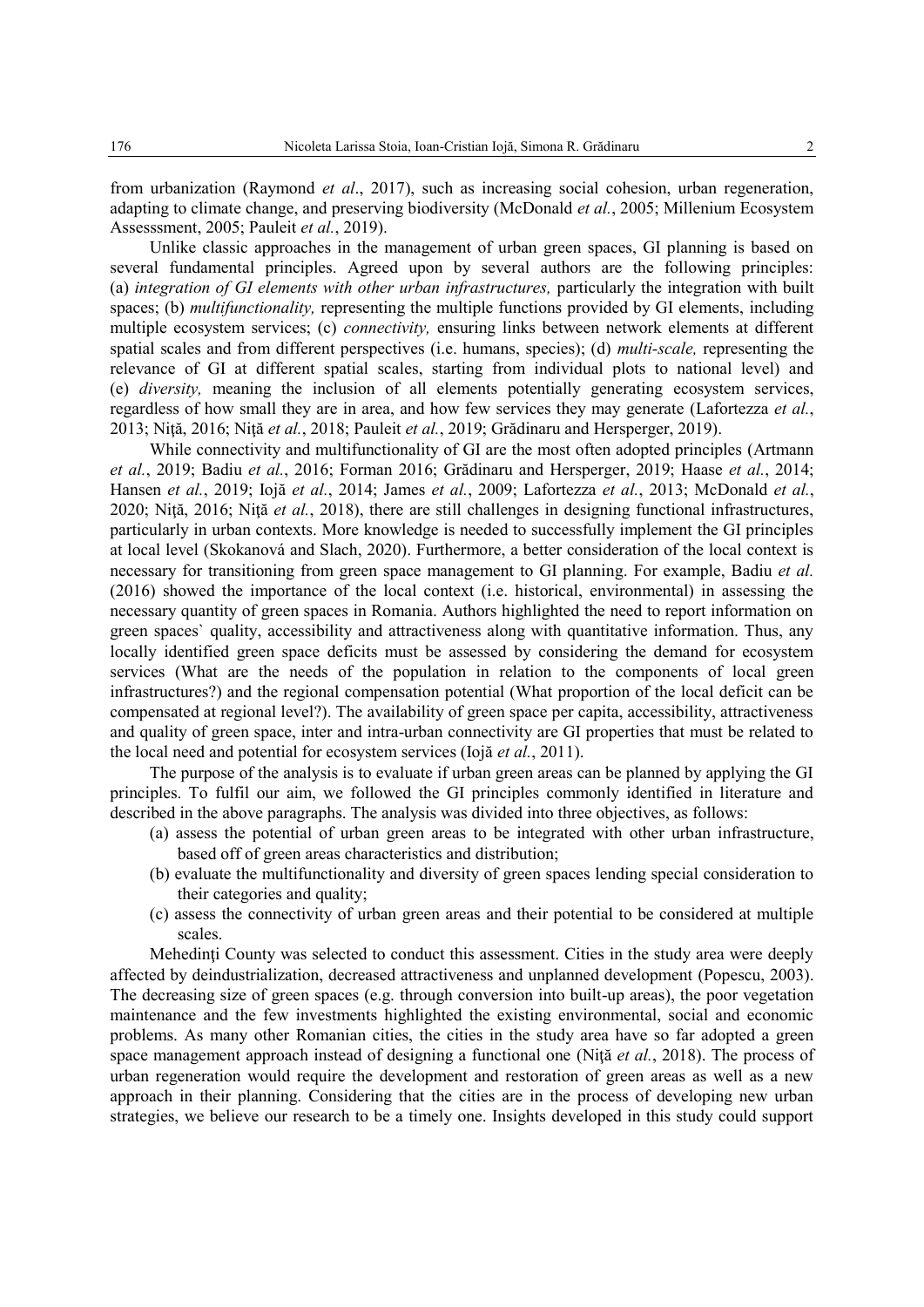decision-making for Mehedinţi County and the selected cities in regard to the development of a functional green infrastructure.

### **2. STUDY AREA**

Mehedinți County is located in the South-West Oltenia Development Region and includes five cities (Drobeta-Turnu Severin, Orşova, Strehaia, Baia de Aramă, Vânju Mare) of sizes ranging from 5,529 inhabitants to 92,617 inhabitants (Fig. 1). The county area covers roughly equal proportions of mountains, hills, and plain areas. Mediterranean influences affect the climate, which benefits from warm and dry summers and moderate and humid winters. On summer days, temperatures frequently surpass 30ºC and torrential rainfall is recorded (Table 1). The population of Mehedinţi County is of 241,262 inhabitants (EUROSTAT 2018), and has a decreasing trend. Of the total population, 46.8% is urban.

The study area allows for an adequate urban and county-scale analysis of urban green infrastructure. The diversity of the biophysical and socio-economic environment at county and urban levels allows an understanding of how to approach the concept of urban green infrastructure in different ecological, social and economic contexts.



Fig. 1 – The spatial distribution of the selected cities.

|--|--|--|

| City description |  |  |  |
|------------------|--|--|--|
|                  |  |  |  |
|                  |  |  |  |

| Cities                | Total administrative<br>area (ha) | Geographical location | Number of<br>inhabitants | Founded            |
|-----------------------|-----------------------------------|-----------------------|--------------------------|--------------------|
| Drobeta-Turnu Severin | 5471                              | Danube Floodplain     | 92,617                   | 272 B.C.           |
| Orsova                | 5372                              | Mountainous area      | 12.233                   | $2nd$ century B.C. |
| Strehaia              | 10864                             | Piedmont area         | 10,993                   | 1471               |
| Vânju Mare            | 9357                              | Plain area            | 5,821                    | 1723               |
| Baia de Aramă         | 9111                              | Mountainous area      | 5,529                    | 1851               |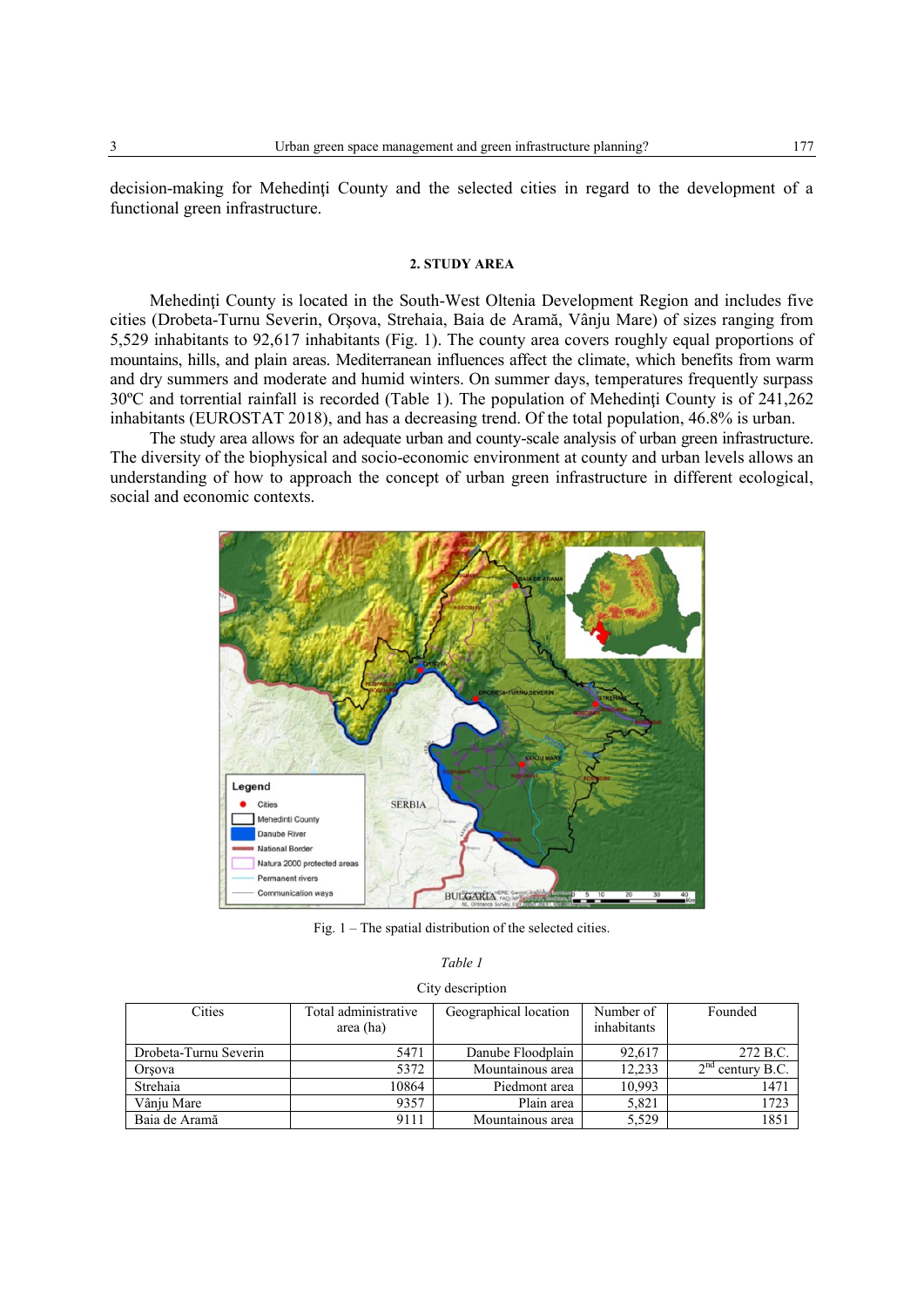### **3. METHODOLOGY**

Qualitative and quantitative methods (statistical, empirical, surveys) were used for this research, as presented in the methodology below.

Green areas characteristics (surface, distribution) were assessed spatially and based on official data provided by the National Institute of Statistics (INS, 2018). Data on green space surface extracted from orthophotoplans and maps by the authors were compared with official statistical data. Furthermore, the green space per capita index for each city was compared to the threshold of  $26 \text{ m}^2$ /inhabitant set by the Environmental Protection Act (OUG 195, 2005).

A spatial analysis was performed to assess the spatial distribution of green spaces, as well as their distribution in respect to other urban infrastructures (i.e. built space, street network). Mapping of the green space was carried out in ArcGis Pro version 2.3.2 (ESRI, 2018) using the OpenStreetMap data, topographic maps and orthophotomaps. Green space categorization follows the Romanian Green Spaces Law (2020) and the study by Badiu *et al*. (2016), where the categories are, respectively, parks, squares, street trees, residential gardens, public institutional gardens, industrial and commercial gardens, cemeteries/graveyards, and sporting grounds. The Tempo Online database of the National Statistical Institute (INS, 2018) was the source for data on population number, land use/land cover surface and urban green spaces surface.

The qualitative assessment of green spaces was conducted through a survey. Sixty-five questionnaires were applied to decision-makers in Mehedinți County, of which 40 in Drobeta-Turnu Severin and 25 in Vânju Mare. Decision makers held the roles of public institutions employers. The questionnaires were applied face-to-face, sampling being done according to convenience. The period when questionnaires were submitted was between October 2019 and 12–27 May 2020.The questions addressed their perception on the quality of green spaces, the attractiveness factors, the existing challenges and the prospects in terms of the necessary improvements. Statistical data processing was conducted using Microsoft Excel.

Connectivity of urban green spaces was assessed structurally, at two levels: within each city (i.e. urban-level) and in respect to nearby natural and semi-natural areas, Natura 2000 protected areas and forests (i.e. county level). For the connectivity assessment, vector data from digitalization were converted to rasters with a resolution of 5m x 5m. For each city we created two rasters: a) one with spatial data on urban green spaces and b) one with urban green spaces and green areas outside the city limits (i.e. protected areas, forests). Three rasters helped assess the connectivity for the two levels.

Connectivity was assessed using Proximity Index (PROX) and Euclidean Nearest Neighbour (ENN). For the urban-level connectivity assessment, the metrics were calculated for distances of 50m (immediate proximity areas), 300 m (distance corresponding to a time of approximately 5 walking minutes) and 500 m (distance corresponding to a time of approximately 10 walking minutes) (Iojă *et al.*, 2014). The county-level connectivity analysis took into account a distance of 2 km. Fragstats software was used to conduct the assessment (*FRAGSTATS help*, 2015).

## **4. RESULTS**

## **4.1. Quantitative characteristics of urban spaces**

According to the data extracted from the orthophotoplans, the surface of the urban green spaces of Mehedinţi County is 128.46 ha, ranging from 2 ha in Baia de Aramă to 101 ha in Drobeta-Turnu Severin. The share of green spaces in the total administrative territory varies between 0.71% in Strehaia and 4.76% in Vânju Mare. The green space per capita index in all analysed cities is below the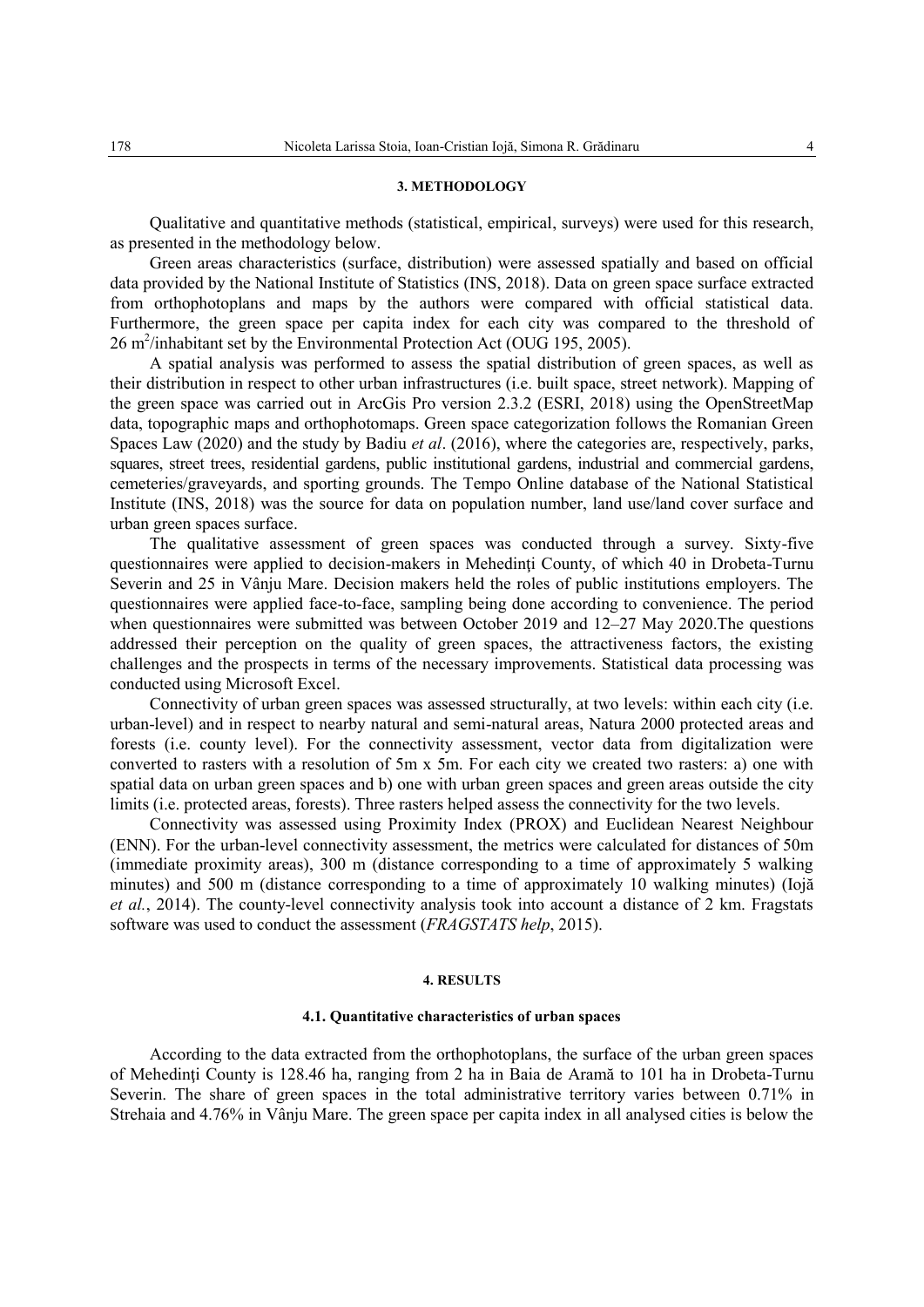recommended value of 26  $m^2$ /inhabitant. Values calculated in this study show that the index ranges from 3.61 m<sup>2</sup>/inhabitant in Baia de Aramă to 22.5 m<sup>2</sup>/inhabitant in Vânju Mare (Fig. 2).

There are significant differences between official statistics and those extracted from orthophotoplans on the indicators defining green spaces (Table 2). Values obtained from official statistics are 1.07 to 8.82 times higher than the data extracted from orthophotoplans. After 2007, significant increases in declared urban green spaces of more than 200% were recorded in the cities of Mehedinți County (excluding Vânju Mare).



Fig. 2 – Green space per capita in the analysed cities.

The structure of urban green spaces is quite diverse, depending on the importance, the location size of cities, and when they were founded (Fig. 3). Thus, in the municipality of Drobeta-Turnu Severin we identified nine categories of green spaces, while in the other lower-ranking cities we identified between four and six categories. All analysed cities included parks, cemeteries, sporting facilities and street alignments.

| I<br>۰. |  |
|---------|--|
|---------|--|

| <b>Cities</b>         | Green space area (ha)       |              |                             | Percentage of green space<br>$\frac{10}{2}$ | Green space/capita $(m^2)$  |                  |  |
|-----------------------|-----------------------------|--------------|-----------------------------|---------------------------------------------|-----------------------------|------------------|--|
|                       | <b>Mapped by</b><br>authors | INS,<br>2018 | <b>Mapped by</b><br>authors | <b>INS, 2018</b>                            | <b>Mapped by</b><br>authors | <b>INS, 2018</b> |  |
| Drobeta-Turnu Severin | 101                         | 364          | 3,82                        | 13.78                                       | 9.55                        | 34,4             |  |
| Orsova                | 6,25                        | 55           | 1,17                        | 10,32                                       | 5,10                        | 44,9             |  |
| Strehaia              | 6,11                        | 16           | 0.71                        | 1,86                                        | 5.55                        | 14,5             |  |
| Vânju Mare            | 13,1                        | 14           | 4.76                        | 5,09                                        | 22.5                        | 24               |  |
| Baia de Aramă         |                             |              | 0.84                        | 1,07                                        | 3,61                        |                  |  |

|  | Quantitative indicators of green infrastructures |
|--|--------------------------------------------------|
|  |                                                  |

At county level, the largest share of green spaces is held by parks (33.3%). Their share at urban level is lower in towns (7.6% in Vânju Mare, 12.5% in Baia de Aramă) and higher in medium-sized cities (43.3% in Orşova, 36.6% in Drobeta-Turnu Severin, 29.0% in Strehaia). In terms of area, the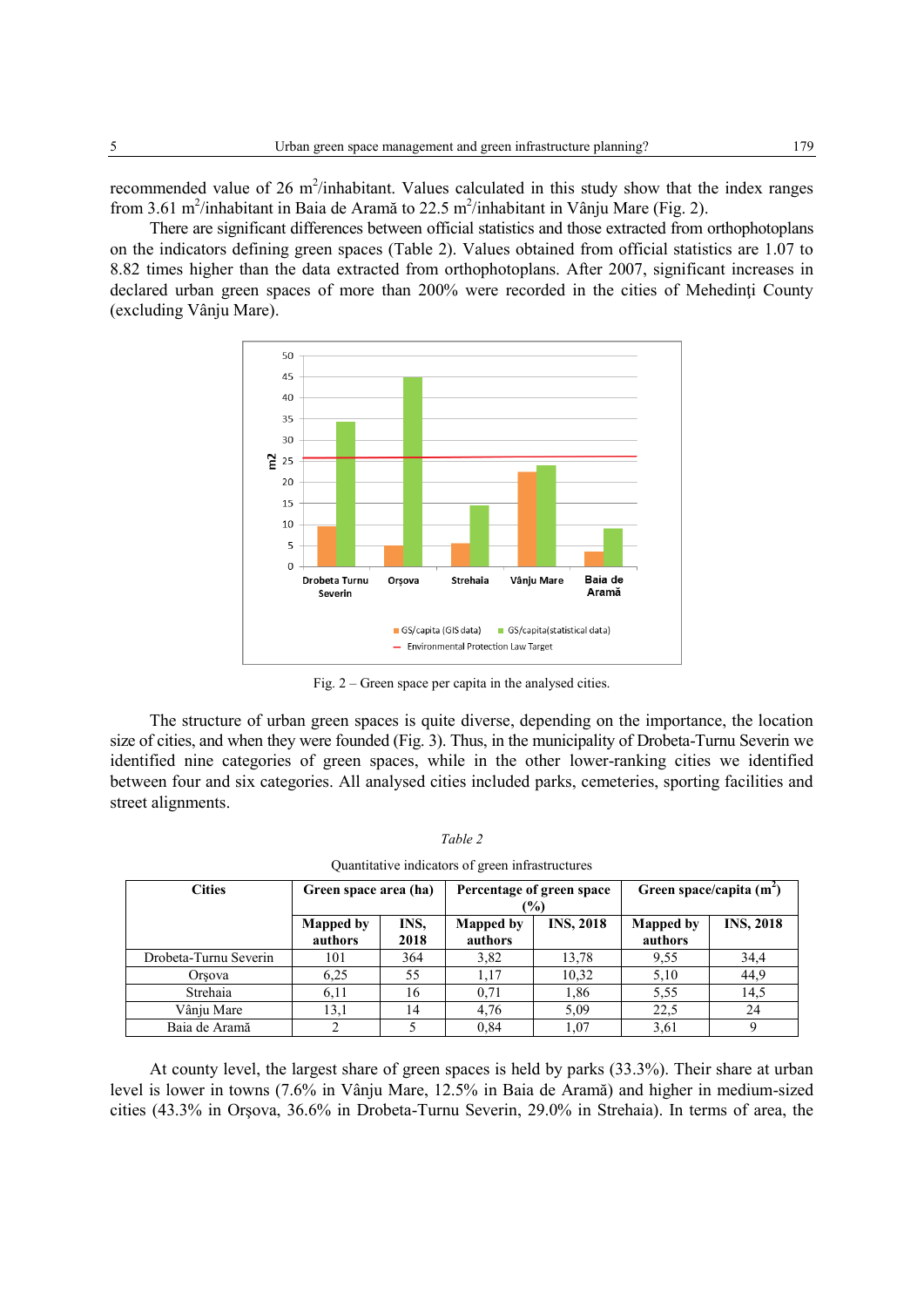parks occupy an important area only in the municipality of Drobeta-Turnu Severin (37 ha), while in the other cities their areas are quite small (registering a minimum of 0.25 ha in Baia de Aramă). The second category of green spaces according to its percentage at county level is represented by cemeteries (18.9%). At city level, they have the largest share in Strehaia (43.2% of the total area of green spaces) and Baia de Aramă (32.5%). Cemeteries, beyond the green area they include, have little capacity to provide cultural and regulation ecosystem services, due to their medium to high degree of artificialization. Both parks and cemeteries have public access.

In the category of green spaces with limited access, but present in all analysed cities, are sporting facilities. Their register up to 55% of the total green spaces in Baia de Aramă (Table 3).

*Table 3*

| Percentage of each category of urban green areas in Mehedinti county; |                                                                               |        |        |        |        |       |  |
|-----------------------------------------------------------------------|-------------------------------------------------------------------------------|--------|--------|--------|--------|-------|--|
| based on authors' calculations                                        |                                                                               |        |        |        |        |       |  |
|                                                                       | Baia de Aramă<br>Vânju Mare<br>Strehaia<br>Drobeta-Turnu<br>Country<br>Orsova |        |        |        |        |       |  |
|                                                                       | Severin                                                                       |        |        |        |        | level |  |
| Urban forests                                                         | 11,9                                                                          | 0,0    | 0.0    | 0.0    | 0.0    | 9,3   |  |
| Parks                                                                 | 36,6                                                                          | 43,4   | 29,0   | 7,6    | 12,5   | 33,3  |  |
| Squares                                                               | 4,0                                                                           | 1,0    | < 0.01 | < 0.01 | < 0.01 | 3,2   |  |
| Sports facilities                                                     | 5,9                                                                           | 21,6   | 19,5   | 11,5   | 55,0   | 8,7   |  |
| Cemeteries                                                            | 16,8                                                                          | 15.5   | 43,2   | 22,7   | 32,5   | 18,9  |  |
| Industrial green spaces                                               | 5,0                                                                           | < 0.01 | < 0.01 | < 0.01 | < 0.01 | 3,9   |  |
| Institutional gardens                                                 | 2,0                                                                           | < 0.01 | < 0.01 | < 0.01 | < 0.01 | 1,6   |  |
| Residential gardens                                                   | 7,9                                                                           | 18,1   | < 0.01 | < 0.01 | < 0.01 | 7,1   |  |
| Street trees                                                          | 9,9                                                                           | 0,5    | 8,3    | 58,1   | < 0.01 | 14,1  |  |

Street alignments occur mainly in the proximity of the central area of cities, along the main boulevards and along the streets in collective residential areas. Their share at county level is 14.1% of all green spaces, with the highest values being registered in Vânju Mare (58.1%).

The expansion of the collective residential during the communist period was accompanied by the development of the gardens. This is particularly characteristic for industrial cities such as Drobeta-Turnu Severin (7.9% of all green spaces) and Orşova (18.1%). Urban forests, squares, gardens associated with institutions and industrial spaces have smaller areas, which is also mirrored in the small towns of Mehedinți County (Figs. 2 and 4).

#### *Table 4*

Natural and semi-natural areas in the proximity of the analyzed cities (INS, 2018)

|                       | <b>Aquatic surfaces</b> |               | <b>Forests</b> |               | <b>Agricultural land</b> |               |
|-----------------------|-------------------------|---------------|----------------|---------------|--------------------------|---------------|
| <b>Cities</b>         | ha                      | $\frac{6}{9}$ | ha             | $\frac{0}{0}$ | ha                       | $\frac{6}{9}$ |
| Drobeta-Turnu Severin | 1160                    | 21,2          | 2158           | 39,4          | 623                      | 11,4          |
| Orsova                | 760                     | 14.1          | 2950           | 54.9          | 1025                     | 19,1          |
| Baia de Aramă         | 140                     |               | 3382           | 37,1          | 4629                     | 50,8          |
| Strehaia              | 158                     |               | 4651           | 42,8          | 5317                     | 48,9          |
| Vânju Mare            | 150                     | 1,6           | 1579           | 16.9          | 6942                     | 74,2          |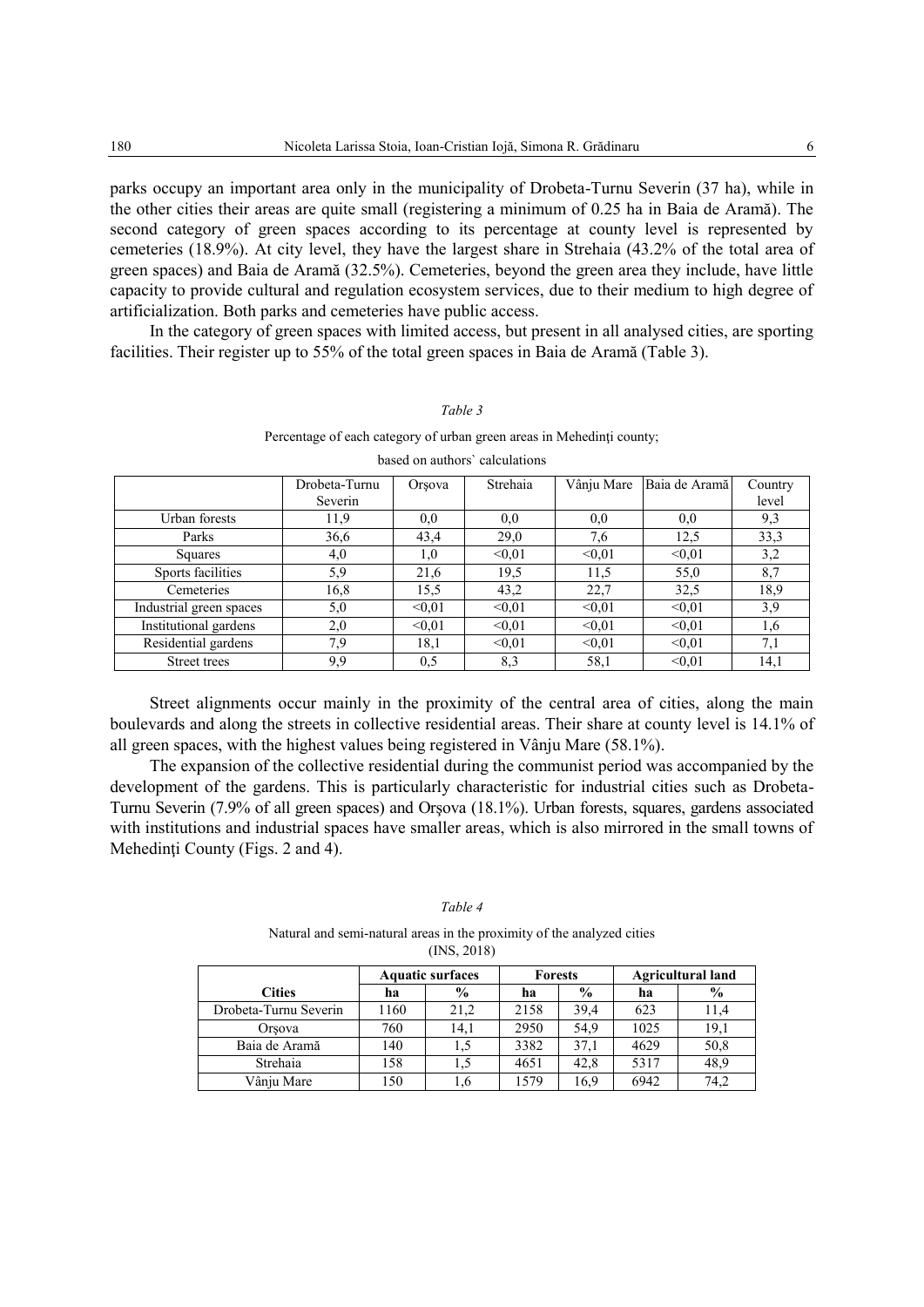

Fig. 3 – Urban green spaces patterns in cities in Mehedinţi County.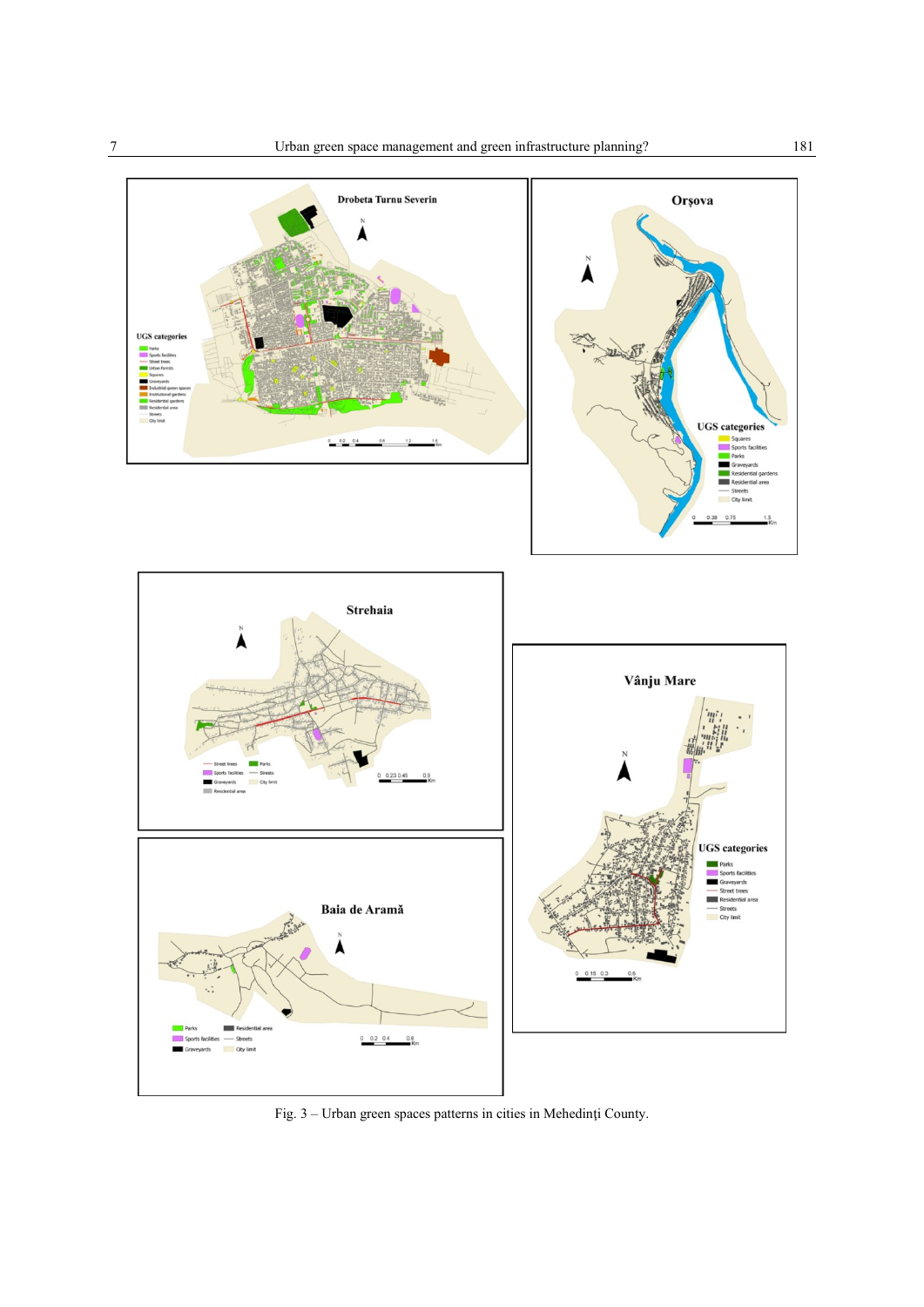

Fig. 4 – The proportion of urban green areas at Mehedinţi county level (in hectares).

# **4.2. Structural connectivity of urban green spaces**

The Proximity indicator, calculated for distances of 50, 300 and 500 meters, records the highest values in Drobeta-Turnu Severin (Table 5), due to the presence of various typologies of urban green areas, such as parks, urban forests, residential gardens (Table 3). The other cities have lower values for this indicator, which shows low connectivity among green space categories.

|                       | <b>County level</b><br>connectivity |                               |                 |                                                   |                                         |
|-----------------------|-------------------------------------|-------------------------------|-----------------|---------------------------------------------------|-----------------------------------------|
|                       |                                     | <b>Proximity Index – PROX</b> |                 | <b>Euclidean Nearest</b><br>$Neighbour$ – ENN (m) | <b>Proximity Index -</b><br><b>PROX</b> |
| <b>DISTANCE</b>       | 50 <sub>m</sub>                     | $300 \text{ m}$               | $500 \text{ m}$ |                                                   | $2000 \text{ m}$                        |
| Drobeta-Turnu Severin | 0.00                                | 2.62                          | 3.03            | 159.85                                            | 3.86                                    |
| Orsova                | 0.00                                | 0.24                          | 0.24            | 298.86                                            | 41.44                                   |
| Strehaia              | 0.00                                | 0.08                          | 0.08            | 880.19                                            | 16.43                                   |
| Vâniu Mare            | 0.00                                | 0.00                          | 0.00            | 672.65                                            | 1.62                                    |
| Baia de Aramă         | 0.00                                | 0.00                          | 0.00            | 815.28                                            | 8.11                                    |

*Table 5*  Values of Proximity and Euclidean Nearest Neighbour metrics

The proximity index is zero within the 50-meter distance for all cities because no existing green patches were identified in the established focal distance. Values of the ENN show that the distance between each green patch is significant (an average of 565.3 m), which shows there is a low connectivity at urban level.

The lowest value of the ENN indicator is recorded in Drobeta-Turnu Severin (159.85 m), due to the presence of various categories of green infrastructures, which are arranged randomly within the territory of the city. This higher connectivity is supported particularly by the high number of residential gardens and the small distance among them. Moreover, these green areas contribute to the green urban infrastructure, with the aim of connecting points for the production of a compact area. On the other hand, the town of Vânju Mare is characterized by a high ENN (815.28 meters), caused by the small number of green infrastructure components and the long distances between them. The same goes for the cities of Orşova and Baia de Aramă.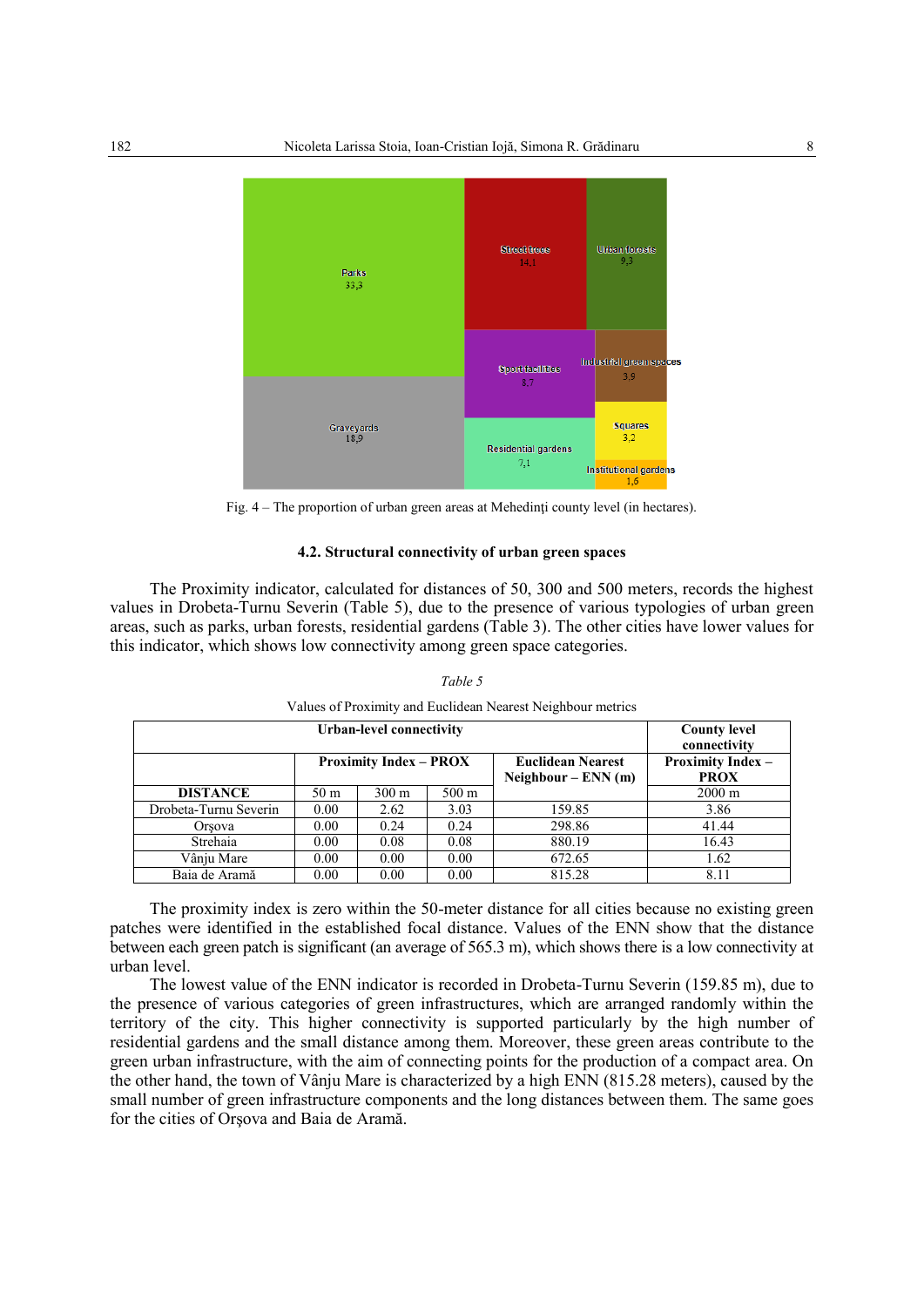To complement the values obtained by calculating the ENN indicator, the Average Nearest Neighbour function was used in ArcGis Pro, which highlights the distribution characteristics of patches (plots) according to the distance measured between them. In the case of Drobeta-Turnu Severin it showed that urban green areas are clustered because the index value is less than 1. The city of Baia de Aramă has a dispersed distribution of green areas with the value of the index NN > 1.

The connectivity between the urban green areas and the nearby natural areas, showed significant differences depending on the position of the cities. According to the Proximity indicator, higher connectivity is recorded by cities that are located in the plateau and mountain areas, where the degree of afforestation is higher and where the density of protected natural areas is high.

The highest value of the PROX indicator is recorded in the municipality of Orşova (41.44). The same pattern is recorded for Baia de Aramă which overlaps its territory with several protected natural areas, having a high indicator value (8.11). A low PROX value is found in the case of Vânju Mare (1.62), a value determined by the fact that it is located in the lowland area of the county, with considerably smaller forest areas.

# **4.3. Quality of urban green space**

The quality assessment revealed the existence of a satisfactory and good maintenance of existing green areas (Fig. 5), but they are small in size and with few facilities.

Interviewees reported insufficient equipment and inadequate quality of spaces for pedestrians (e.g. alleys) as well as a limited number of relaxation and outdoor activities spaces (e.g. playgrounds, cycle paths). Many respondents argued that most green areas, especially railroad station parks, are insecure for visitors.



Fig. 5 – Answers given by residents of the cities Drobeta-Turnu Severin (A) and Vânju Mare (B) to the question concerning the maintenance of green infrastructures.

The measures suggested by interviewees relate to greening actions (gathering plant matter, keeping alleys clean), but also actions to improve aesthetics, such as planting and caring for flower beds, tree pruning and creating attractive arrangements for the visitors.

## **5. DISCUSSION**

In this study we evaluated the potential of the green spaces to be considered under the umbrella of the urban green infrastructure concept, using Mehedinti County as case study. The major findings of the paper show that there is still work to be done to integrate the principles of the urban green infrastructure in the planning, design and management of the green areas in the analysed cities.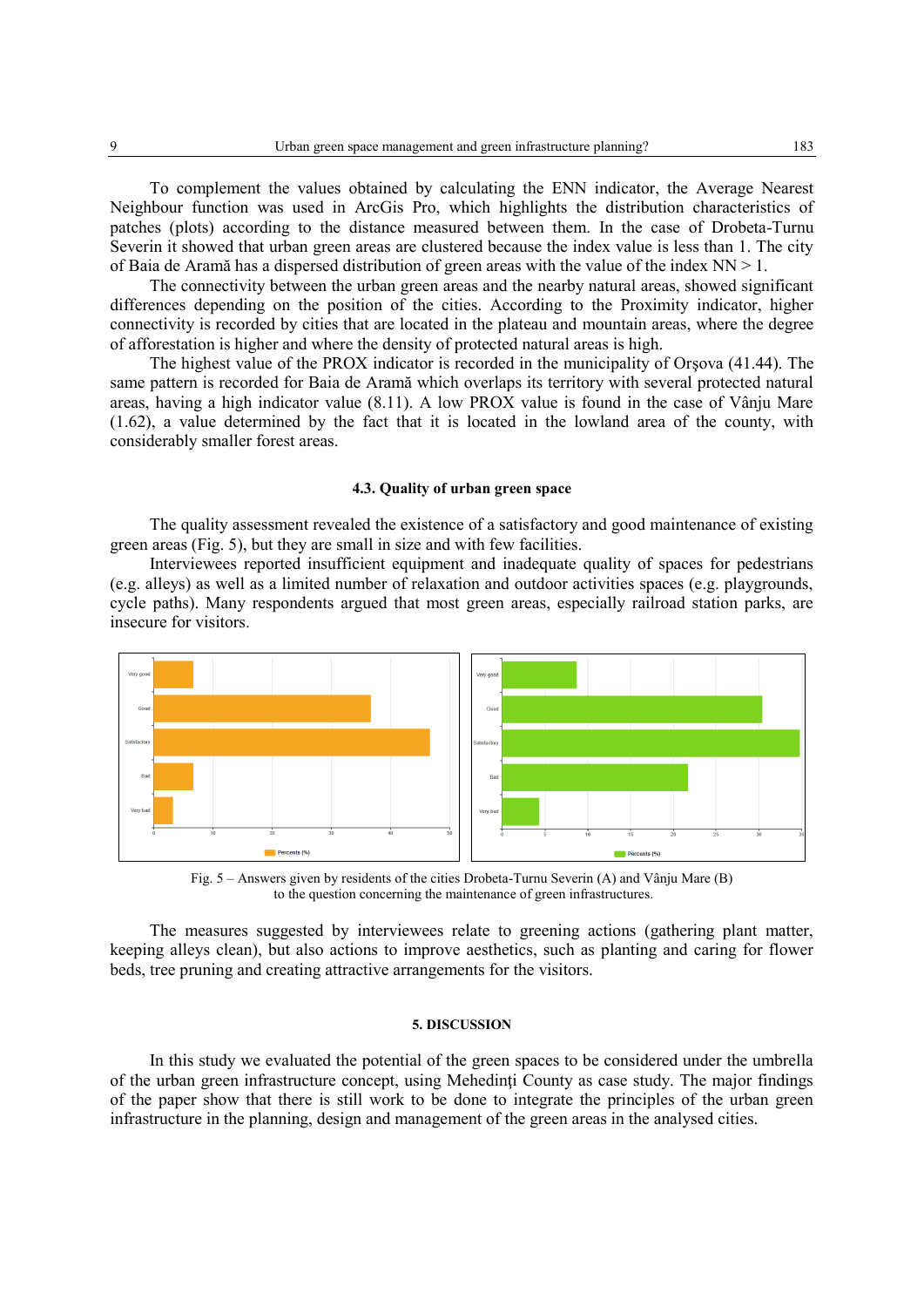The spatial planning discourse about urban green areas has to be transferred from quantitative approaches to more holistic approaches. The quantity of the urban green doesn't point out their real capacity of providing ecosystem services (Badiu *et al.*, 2016; Kabisch and Haase, 2013). We believe that the values for green area per capita in the analysed cities, although they are below the national target of 26 m<sup>2</sup>/inhabitant, do not show an environmental crisis at city level. This result is similar to that of Badiu *et al*. (2016) which highlight the need for more diverse indicators when assessing the optimal level of green spaces at urban level. The consequence of the quantity-oriented approach is showed by the differences between data extracted from aerial images and those reported by official statistics (INS, 2018). This demonstrates the lack of realism of the national target, which has led many municipalities to find solutions for the indicator's artificial growth. After this target was set, the approaches frequently used to increase the green areas were the inclusion of forest and aquatic spaces within urban green areas (Grigorescu and Geacu, 2017), as well as zoning changes, such as the return to the green spaces zone of areas that were oriented towards the development of other types of infrastructure. To avoid these situations, green spaces must be of adequate quality, equitably distributed across the territory and must provide the ecosystem services requested by as many residents as possible.

Findings show that the integration of the green areas with other urban infrastructures (first principle of GI) remained at a low level. The level of endowment of parks has remained at an appropriate level only in the central areas of cities, and the consideration of green spaces at the level of other urban functions has remained deficient. Exceptions are only the collective residential spaces, where there is a tendency of area reduction and quality degradation (Grigorescu and Geacu, 2017; Pătroescu *et al.*, 2004; Pătroescu *et al.*, 2012). These problems cannot be solved in the short term by the inclusion of natural or semi-natural surfaces within the urban growth boundaries, but must be the subject of a systematized medium- and long-term approach (Tzoulas *et al.*, 2007).

In our study area, multifunctionalities are low because important categories of green spaces are deficient (parks, street alignments, gardens of public institutions), and others have a slightly too high share (e.g. cemeteries). The low investments in maintaining the green spaces keeps their specific ecosystem services low as well. This requires a stronger orientation towards increasing the multifunctionality of green spaces (Artmann *et al*., 2019; Hansen *et al.*, 2019; Pauleit *et al.*, 2019), avoiding the degradation of their functions.

The structural connectivity of green spaces has significant differences among the analysed cities. Structural connectivity between different categories of green spaces is low, with the exception of Drobeta-Turnu Severin. This highlights the need to increase the area of corridors and stepping stones, such as residential gardens, institutional gardens and street trees (Badiu *et al*., 2019; Niţă *et al*., 2018), considering the entire territory of the settlements.

The structural connectivity of green spaces with other natural and semi-natural ecosystems in the cities' proximity is generally good, highlighting the potential to compensate for green spaces shortage inside the cities, especially in Drobeta-Turnu Severin, Orşova, Strehaia and Baia de Aramă. For these cities, the area occupied by forests and/or aquatic areas of the total territorial administrative unit reaches 38.6% in the town of Baia de Aramă, 44.4% in the city of Strehaia, 60.6% in Drobeta-Turnu Severin, and 69% in Orşova, a large part of these areas being included in protected natural areas. In the cities of Baia de Aramă and Strehaia this is also doubled by a share close to 50% of agricultural ecosystems (Table 5). Thus, the approach of green spaces at different spatial scales allows for an adaptation of the ecosystem services supply, so that it corresponds to the requirements and level of use of the population.

Last but not least, the diversity of the structure of urban green spaces, as well as the regional ecological network, highlights the need for a multilevel approach, in which all components of green infrastructures are important, regardless of the surface, current functions, quality or position.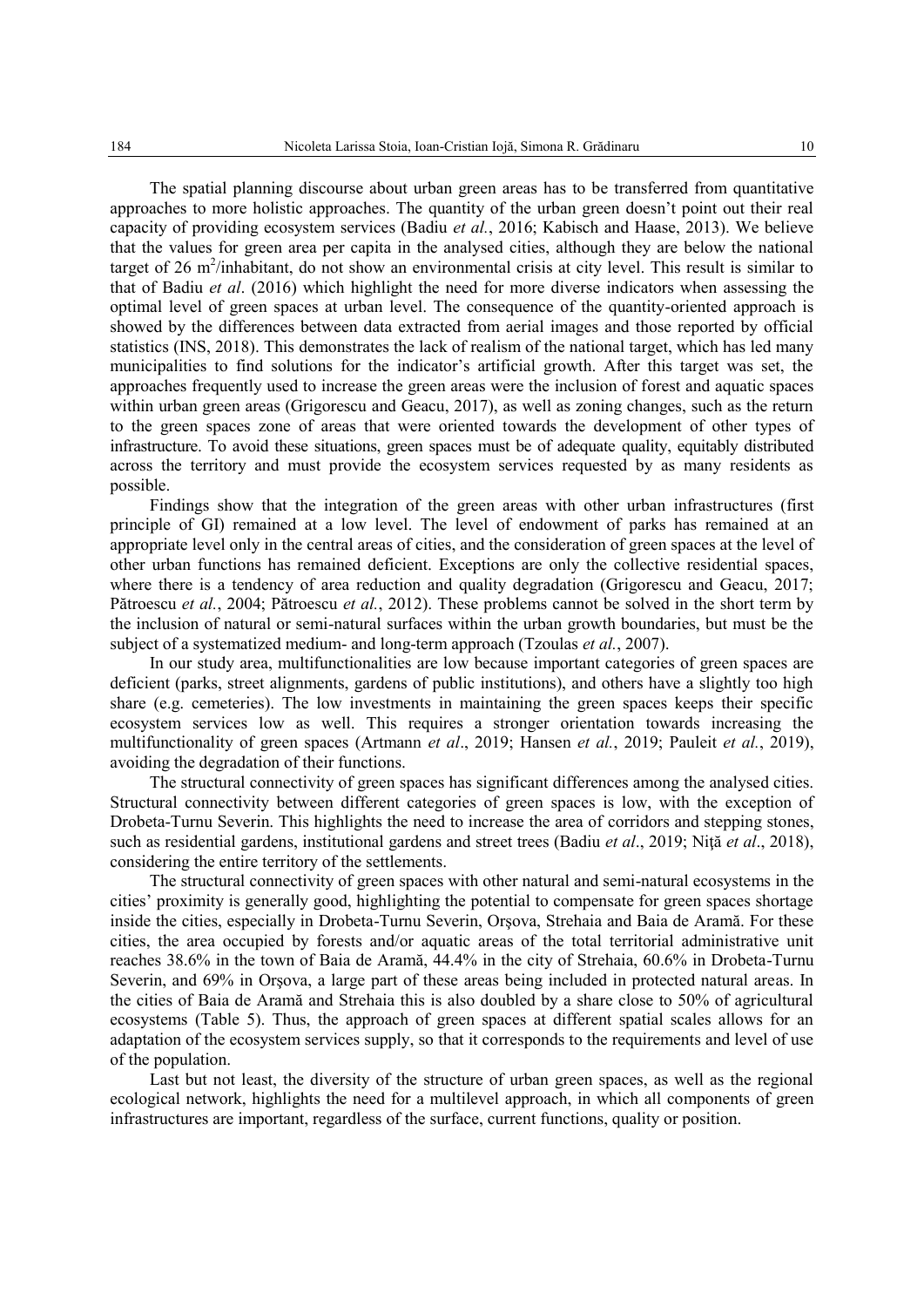#### **6. CONCLUSIONS**

The paper examines the potential of urban green spaces in Mehedinti County to be addressed as an urban green infrastructure. The public administrations of small and medium-sized cities view this concept in an ambiguous, complicated form, even if they are aware of the importance of green infrastructure. Green areas planning needs to change the focus of green areas demand and supply from a quantitative approach to the holistic approach. The integration of the green areas with other urban land use will increase their accessibility and attractiveness (Artmann *et al.*, 2019), but also their potential to provide the demanded ecosystem services (Haase *et al.*, 2014) without developing new environmental conflicts (Niţă and Iojă, 2020). Also, considering regional context must become a key step to assess the availability of urban green areas for different stakeholders.

Green areas design must consider connectivity, multifunctionality and integration at different scales. Without these features, it is quite impossible to pass from the green areas approach to an urban green infrastructure.

This study reveals the deficiencies of green space and the lack of important categories of urban green infrastructure faced by cities in Mehedinţi County. Issues are caused by the lack of information of the actors involved, the lack of management regarding existing urban green spaces, and the poor management of the achievement of the targets set by the existing legislation.

The lack of important categories of urban green infrastructure is causing a shortage in connectivity and multifunctionality elements. Residents of these areas need diverse green spaces that offer multiple benefits.

There is a real need for multilevel and integrative management approaches. All urban green infrastructure components must be considered as a whole, and to be managed as a coherent infrastructure. Projects need to find a proper way to improve green areas quality, to connect with local and regional components of green infrastructure and to answer to stakeholders' demands.

Participatory planning can be a way to accelerate the transition to urban green infrastructure (Breuste *et al.*, 2020). Working together can help public administration to find a realistic solution to promote a realistic and efficient approach to UGI.

#### **REFERENCES**

- Badiu, Denisa-Lavinia, Iojă, I.C., Pătroescu, Maria, Breuste, J., Artmann, Martina, Niţă, M.R., Grădinaru, Simona Raluca, Hossu, Constantina-Alina, Onose, Diana-Andreea (2016), *Is urban green space per capita a valuable target to achieve cities' sustainability goals? Romania as a case study*, Ecological Indicators, **70**, pp. 53–66.
- Badiu, Denisa-Lavinia, Niţă, A., Iojă, I.C., Niţă, M.R. (2019), *Disentangling the connections: A network analysis of approaches to urban green infrastructure*, Urban forestry & urban greening, **41**, pp. 211–220.
- Badiu, Denisa Lavinia, Onose, Diana Andreea, Niţă, M.R., Lafortezza, R. (2019), *From "red" to green? A look into the evolution of green spaces in a post-socialist city*, Landscape and Urban Planning, **187**, pp. 156–164.
- Breuste, J., Martina, Artmann, Iojă, I.C., Quereshi, S. (ed.)^(eds.) (2020), *Making Green Cities – Concepts, Challenges and Practice* (Springer Press: Berlin).
- EUROSTAT (2018), *EUROSTAT database*.
- Forman, R.T.T. (2016), *Urban ecology principles: are urban ecology and natural area ecology really different*?, *Landscape Ecology*, **31**, pp. 1653–1662.
- *FRAGSTATS help*. (2015), University of Massachusetts, USA: Massachusetts.
- Grădinaru, Simona Raluca, Hersperger, Anna (2019), *Green infrastructure in strategic spatial plans: Evidence from European urban regions*, Urban forestry & urban greening, **40**, pp. 17–28.
- Grigorescu, Ines, Geacu, S. (2017), *The dynamics and conservation of forest ecosystems in Bucharest Metropolitan Area*, *Urban forestry & urban greening*, **27**, pp. 90–99.
- Haase, Dagmar, Kabisch, S., Haase, A., Andersson, E., Banzhaf, E., Baró, F., Brenck, M., Fischer, L.K., Frantzeskaki, N., Kabisch, N., Krellenberg, K., Kremer, P., Kronenberg, J., Larondelle, N., Mathey, J., Pauleit, S., Ring, I., Rink, D., Schwarz, N., Wolff, M. (2017), *Greening cities – To be socially inclusive? About the alleged paradox of society and ecology in cities*, Habitat International, **64**, pp. 41–48.

Artmann, Martina, Kohler, M., Meinel, G.J., Gan, Iojă, I.C. (2019), *How smart growth and green infrastructure can mutually support each other – A conceptual framework for compact and green cities*, Ecological Indicators, **96**, pp. 10–22.